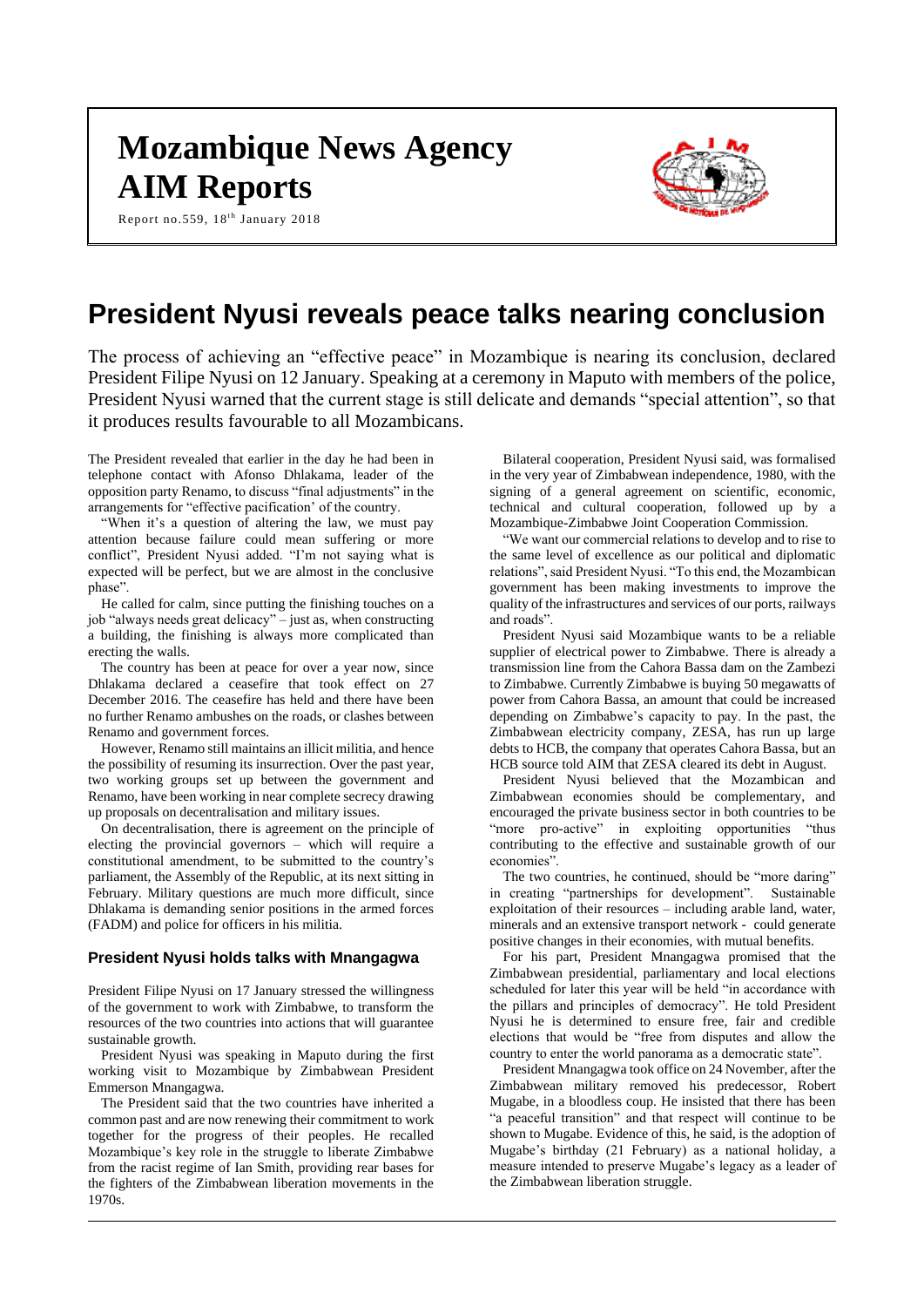#### **New prices for wood exports**

The Mozambican Tax Authority (AT) has dramatically increased the reference price (on which taxes are paid) for the export of processed wood, reports the Maputo daily "Noticias".

The purpose of the move is to halt deforestation. The export of unprocessed logs is already banned, and the AT is now moving to make the export of processed wood more expensive. The move may also result from a suspicion that exporters have lied about the true value of their wood, presenting the authorities with phoney invoices.

The timber operators are outraged. Narciso Gabriel, the chairperson of the Association of Timber Operators of Cabo Delgado, claimed that the AT has increased the reference price by 300 per cent. However, the examples he gave show how poor his grasp of mathematics is. Gabriel said that the reference price for a cubic metre of the precious hardwood known as umbila (bleedwood) has risen from 17,500 meticais (US\$297) to 50,000 meticais. This is an increase, not of 300, but of 186 per cent. The mathematical mistake, almost certainly a deliberate exaggeration, was not corrected by "Noticias".

He protested that the new reference prices are retroactive, and cover timber that was logged last year. He believed that if the government wanted to increase taxes, then it should have issued reference prices only valid for the 2018 logging campaign.

"We all know that in the months of December to March only wood from the previous logging campaign is exported", Gabriel said. "Why are they increasing the rates precisely in this period?".

He said that timber operators have commitments already signed, mostly with Chinese exporters, based on the 2017 reference prices. He did not see how they could now approach the exporters and tell them the price has risen because of a government decision.

One of these exporters, Lee Shee Sin, of the company Parl Trading, claimed that, at the prices now laid down by the AT, a 21-cubic metre container of wood will have to pay 1.05 million meticais rather than the previous 367,500 meticais – which is also a 186 per cent increase. "This rise is unjust", he protested. "I wouldn't like to believe that the government wants to abolish the timber business but the prices practised lead me to believe that it does indeed want to ban the timber trade".

The Cabo Delgado association is asking for a meeting with the Minister of Land, Environment and Rural Development, Celso Correia, in an attempt to overrule the AT's decision.

#### **Islamic extremists strike again**

An unidentified group, believed to be Islamic extremists, attacked a village in Nangade district, in the northern province of Cabo Delgado on 15 January, killing two people and injuring a third.

The spokesperson for the police General Command, Inacio Dina, confirmed the attack during his weekly press briefing. Dina said that one of those killed was a worker at a Nangade health post, and the second was the wife of a local businessman. He said the raiders vandalised several buildings in the village of Nkonga and stole all the medicines from the health post.

When they attacked the businessman's house, they demanded money and then shot the businessman and killed his wife. In houses where other traders live, the group successfully demanded money from their victims.

Local sources say the group also stole food from stalls in the Nkonga market. When they left, they took eight motorbikes and ten goats.

"The Defence and Security Forces are on the ground, pursuing the group", said Dina. "They intend to arrest the attackers, hold them responsible for their acts, and recover the stolen property".

Nangade borders on Mocimboa da Praia and Palma, the other two Cabo Delgado districts that have suffered from Islamist attacks. The Islamist insurgency began with coordinated attacks on three police premises in Mocimboa da Praia on 5 October.

Although the police quickly regained control of Mocimboa town, sporadic attacks have continued, and have now spread to the two neighbouring districts. On 13 January, the insurgents attacked the Olumbe administrative post in Palma, killing five people and wounding a further 11.

The police have been reluctant to blame the same group for all the attacks, with Dina claiming it would be "premature" to draw that conclusion. But sources on the ground in Cabo Delgado have no doubt that all the raids are the work of an Islamic fundamentalist group, referred to locally as "Al-Shabaab" (although it does not seem to have any direct connection with the Somali terrorist group of that name).

So far, the police have detained over 300 people in connection with the attacks. Dina said that most of them are Mozambicans, but the group also contains foreigners, mainly Tanzanians. Both Palma and Nangade districts border on Tanzania.

The general commander of the Mozambican police, Bernadino Rafael, visited Dar es Salaam on 15 January, and signed a protocol with his Tanzanian counterpart, Simon Nyankoro Sirro, for cooperation in the fight against terrorism, and cross-border crime.

The protocol lists a large number of crimes, but there can be little doubt that that most important provision is that the two police forces must give a combined response to incursions by terrorist groups. This clause will allow the Mozambican defence and security forces to call on Tanzanian assistance for the fight against Islamic fundamentalists in Cabo Delgado.

#### **Three Nampula coastal districts without power**

The tropical depression that battered the coast of the northern province of Nampula on 15 January left the districts of Mozambique Island, Nacaroa and Mossuril without electricity.

According to the publicly-owned electricity company, EDM, the storm knocked down 42 pylons and the costs of repairing or replacing them are put at five million meticais (US\$84,700). The power cuts are affecting about 22,000 households.

The same storm system completely filled the Nacala dam, which provides the drinking water for Nacala port. The dam is now discharging surplus water from its surface spillway, threatening to flood communities downstream.

The five communities at risk – Muerete, Muzinho, Mpaco, Monuco and Sanhute – could be cut off from the rest of the country since the discharges from the dam are likely to make the roads impassable.

According to the National Directorate of Water Resource Management (DNGHR) the tropical depression also brought flooding to the Megaruma River basin in Cabo Delgado province, partly inundating the villages of Natuco and Milapane, and threatening the roads between Chiure and the districts of Mecufi and Ancuabe. Localised flooding and erosion from stormwater is also forecast for the northern cities of Pemba, Cuamba, Nampula and Nacala.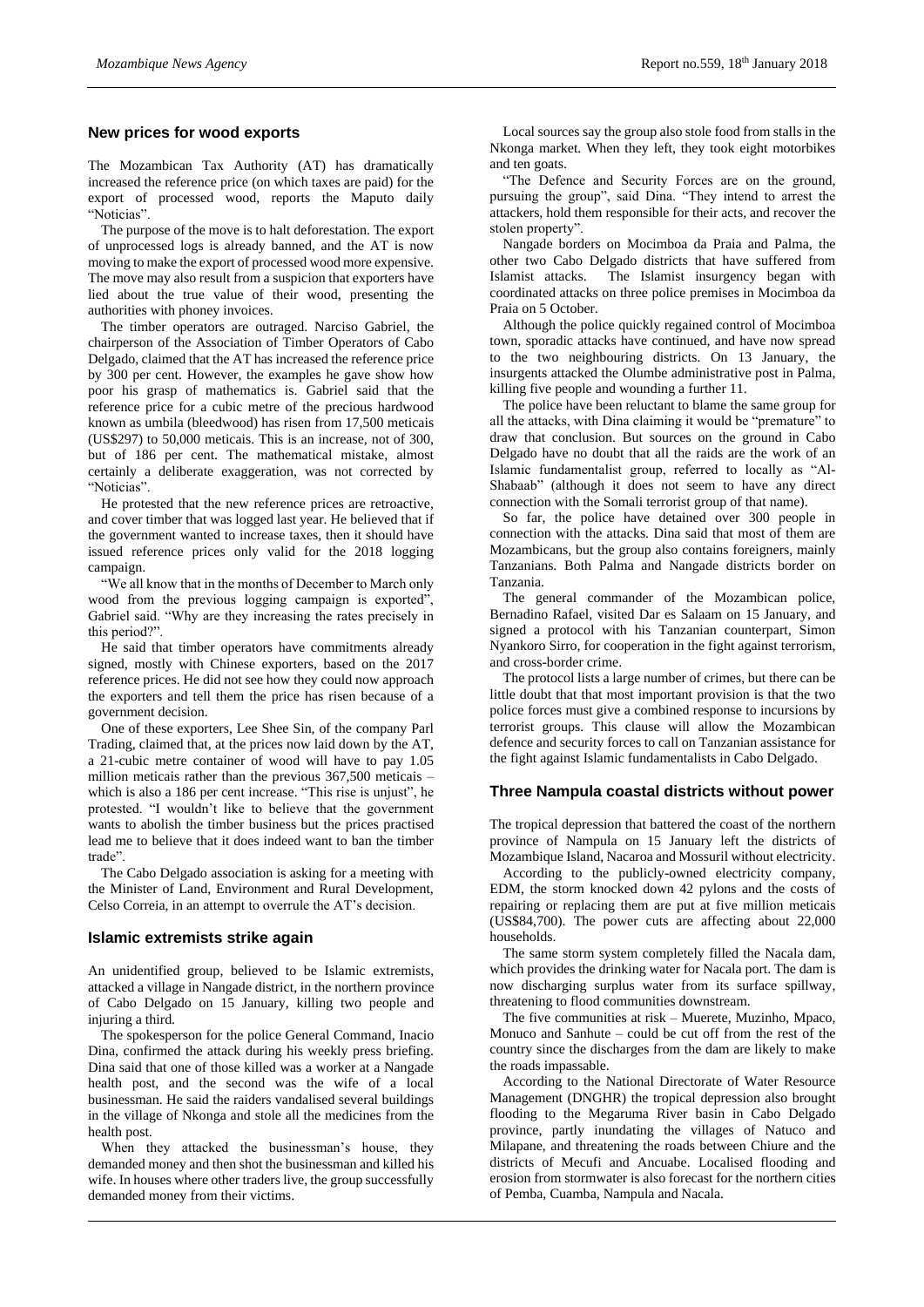# **Heavy cost for CFM as Vale moves away from Beira**

The decision by the Brazilian mining company Vale to stop using the Sena railway line from its mine in Moatize, in Tete province, to the port of Beira, is costing the publicly owned port and rail company, CFM, US\$45 million a year, according to the executive director of the central division of CFM (CFM-Centro), Augusto Abudo, cited by Radio Mozambique.

Vale has switched all its coal exports to the northern port of Nacala-a-Velha. This was expected since Vale largely paid for the new railway from Moatize to Nacala-a-Velha, across southern Malawi, and for the new Nacala coal terminal.

A key factor is the capacity of the two ports. Beira needs to be constantly dredged, and its access channel can currently only accommodate ships of up to 40,000 tonnes (although when the current dredging is complete in April, this figure should rise to 60,000 tonnes).

The Bay of Nacala, however, is generally considered the best natural harbour on the east African coast. It requires no dredging, and so the Nacala-a-Velha mineral port can take ships of any size.

Furthermore, the Sena line can only carry six million tonnes of coal a year, whereas Vale expects to export 18 million tonnes a year using the Moatize-Nacala line.

Abudo said the greatest challenge facing the Sena line is to find other customers to replace Vale.

He added that CFM is looking into the possible reactivation of the spur that links the Sena line to Vila Nova de Fronteira, on the border with Malawi, so as to attract more Malawian users back to Beira.

Abudo said that the planned rehabilitation of the Beira-Zimbabwe railway will cost at least US\$150 million. The annual capacity of the line is 1.5 million tonnes of cargo, but due mainly to the economic crisis in Zimbabwe, recently it has only been handling around 200,000 tonnes a year. CFM-Centro hopes this year the amount can be increased to 400,000 tonnes.

#### *Essar Ports planning to invest in Beira*

The ports arm of the Indian Essar group stated on 8 January that it will invest US\$500 million over the next 30 months to expand capacities at two existing Indian projects, at Hazzira and Salaya, and to build a new coal terminal in Beira.

Essar Ports in August 2017 signed a 30-year concession agreement with the Mozambican government to develop the Beira coal terminal as a Public Private Partnership (PPP) project.

According to the Indian company, the project will be executed on a Design, Build, Own, Operate and Transfer (DBOOT) basis through a subsidiary, New Coal Terminal Beira, SA (NCTB SA), which is a joint venture of Essar (which will own 70 per cent) and Mozambique's publicly owned port and rail company, CFM (which will own the remaining 30 per cent).

The Indian companies operating mines in Tete province (Jindal and ICVL) are still using Beira, but their operations are on a much smaller scale than those of Vale. Essar's investment will make sense only if Beira continues to handle all Jindal and ICVL exports, and any surplus that Vale cannot send to Nacala.

Competition is set to become tougher with plans for a new railway from Moatize to the coast of Zambezia province, where a new deep-water mineral port will be built at Macuse.

#### **Embraer bribe case sent to city court**

Mozambique's Central Office for the Fight Against Corruption (GCCC) on 9 January sent to the Maputo City Court the case of the US\$800,000 bribe paid by the Brazilian aircraft company Embraer in 2009 to ensure that Mozambique Airlines (LAM) purchased two of its aircraft.

In connection with the bribe, the GCCC is charging three people with money laundering and illicit participation in business. They are the Transport Minister at the time, Paulo Zucula, the then chairperson of LAM, Jose Viegas, and the man who set up a shell company to receive the bribe, Mateus Zimba, who was then the Mozambican manager for the South African petrochemical company Sasol.

The three men were arrested in December, but released on bail. Bail was set at a total of 14.5 million meticais (US\$246,000) – five million for Zucula, six million for Zimba and 3.5 million for Viegas.

The Embraer bribe came to light due to investigations by Brazilian and United States prosecutors into Embraer's business practices. Embraer confessed to paying bribes to secure contracts in several countries, including Mozambique. The settlement Embraer reached with the US and Brazilian authorities involved paying total fines of around US\$225 million, and giving full details of the bribes.

From the documents of the Brazilian Federal Prosecutor's Office, we know that Viegas negotiated the size of the bribe. He insisted that the deal would not go ahead without a bribe.

Embraer was at first reluctant to "offer" more than US\$80,000. But Viegas allegedly said he had received reactions from unnamed other people who regarded the Embraer offer "as an insult and to some extent it would have been less offensive to offer nothing at all". He thought a million dollars would be acceptable, but eventually settled on US\$800,000.

When Viegas was told that Embraer did not have that sort of money to pay for what would be passed off as "consultancy services", he suggested simply increasing the price of the aircraft. Instead of the original price of US\$32 million, each aircraft would now cost US\$32.69 million. This was the price in the sales agreement between Embraer and LAM signed on 13 September 2008. Viegas is thus accused of betraying his trust as LAM chairperson by artificially inflating the price of aircraft purchased by the company

Zimba was the middleman. He set up a shell company called Xihevele, registered in São Tomé and Príncipe, the sole purpose of which was to move the money from Embraer to the recipients of the bribe. Embraer paid the bribe, disguised as "sales commissions", in two instalments of US\$400,000 each to a Xihevele account in Portugal.

On 22 April 2009, Embraer signed a "commercial representation agreement" with Xihevele. The stated purpose of this company was to promote the sale of E-190 aircraft to LAM, even though LAM had already signed the purchase agreement. Xihevele had not existed during the negotiations between LAM and Embraer. The Brazilian prosecutors' document noted that the contract with Zimba's company falsely stated that its sales promotion work began in March 2008.

The exact role of Zucula is not yet clear. His name was not mentioned in the Brazilian documents.

The GCCC had also been investigating the possible undue use of public funds in the purchase of two Canadian Bombardier Q400 aircraft. But this was insufficient evidence to prove a crime in the Bombardier purchase, and so this case has been shelved.